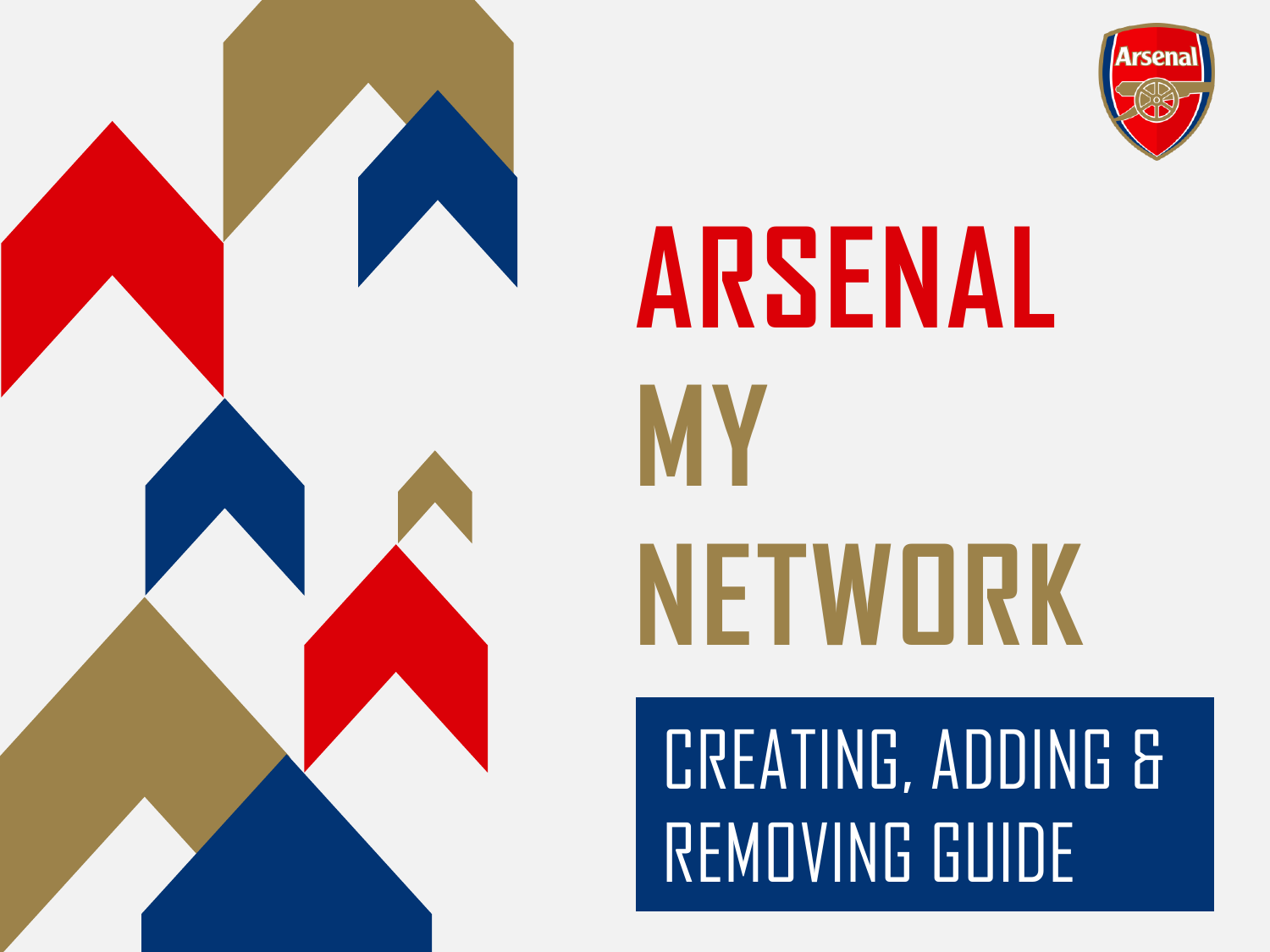### WHAT IS MY NETWORK?



### **What is My Network?**

'My Network' is a feature of your online ticketing account which can be accessed via **<https://www.eticketing.co.uk/arsenal/MyAccount/MyNetwork>**

Once a supporter has been added to your Network, you will be able to **purchase tickets** with them in the **same transaction**, or **on their behalf**  (subject to availability).

This feature will also allow you to **manage the accounts** of friends or family members, should they be at the relevant level to do so.

#### WHAT IS MY NETWIJR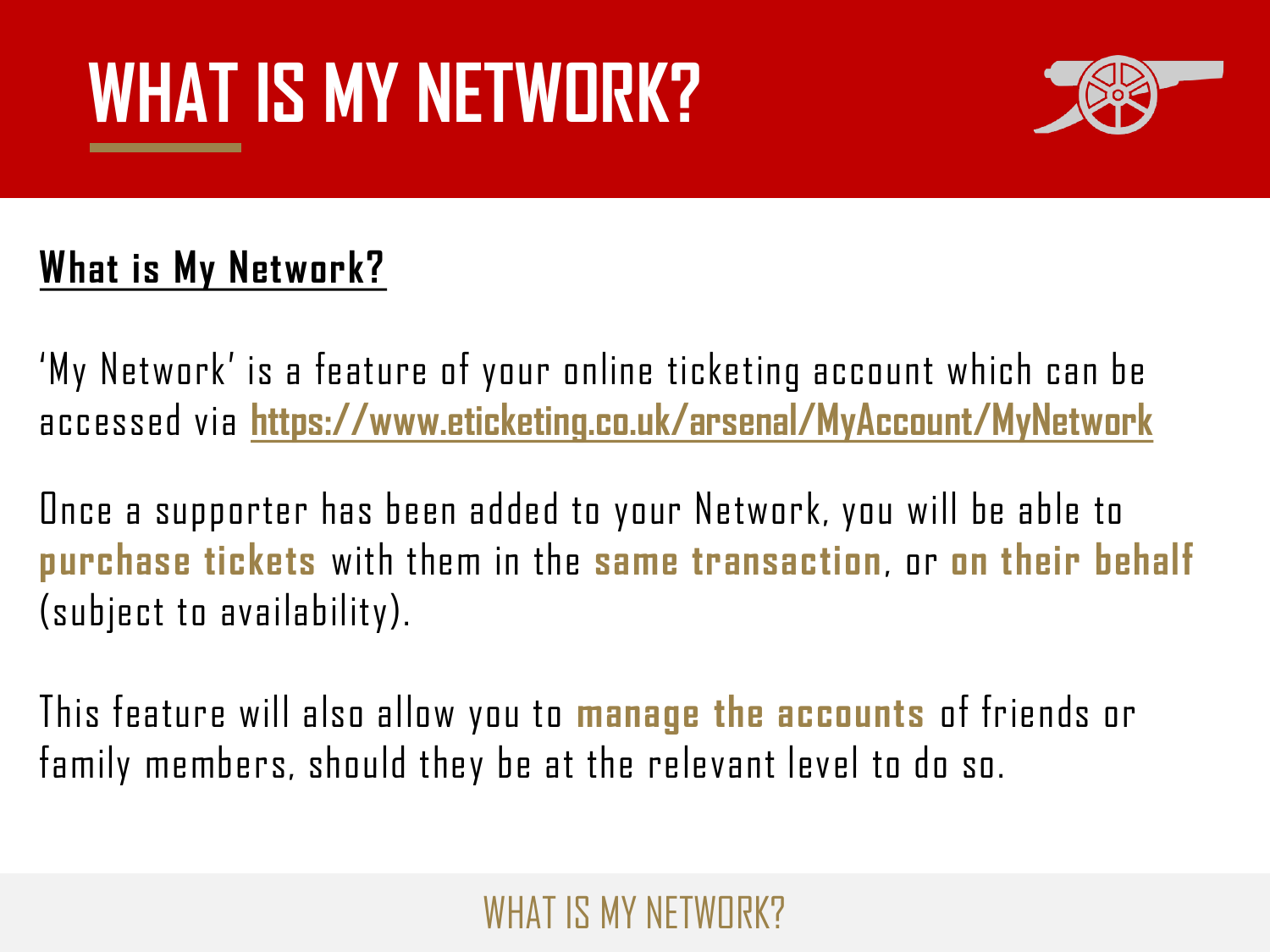

**Step 1:** To set up your network, visit **[www.eticketing.co.uk/arsenal](http://www.eticketing.co.uk/arsenal)** and **Log In** to your account using the button in the top right-hand side of the screen. @

**Step 2:** Then, click the head and shoulders icon again to access account information and click on **'View Account Menu'.**





**VIEW ACCOUNT MENU** 

#### ADDING TO MY NETWORK GUIDE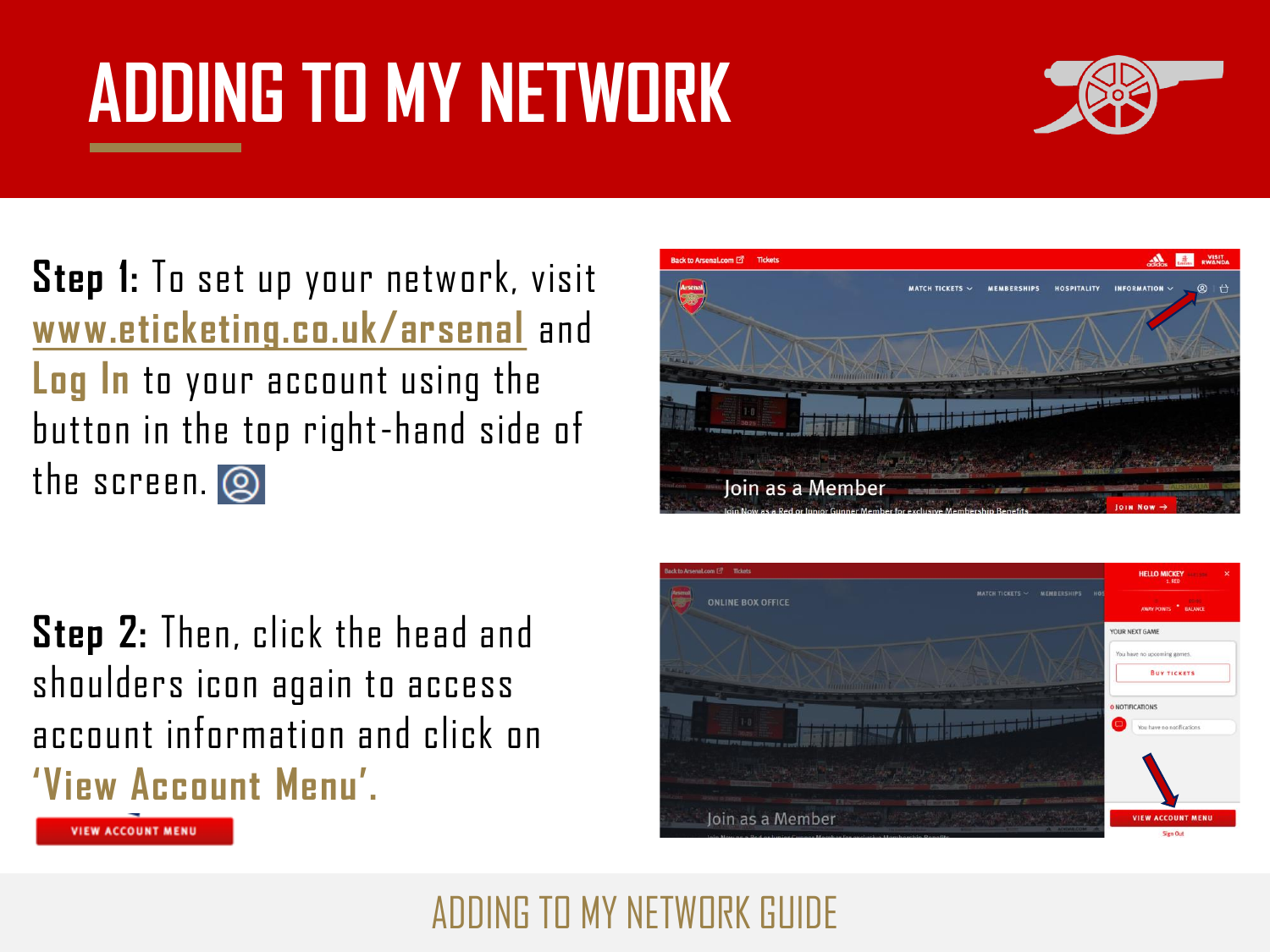

#### **Step 3:** Click on **'Account Management'** and then **'Network'.**

 $\sim$ 

**ACCOUNT MANAGEMENT** 

Network (3)

#### **Step 4:** To add someone to your Network, click on **'Add Members'.**

**ADD MEMBERS** 



| <b>MY NETWORK</b>                                                                                                                                                                      |  |
|----------------------------------------------------------------------------------------------------------------------------------------------------------------------------------------|--|
| ADD FRIENDS, FAMILY AND ASSOCIATES TO YOUR NETWORK AND MANAGE THEIR TICKET<br><b>ADD MEMBERS</b><br>SETTINGS BELOW.                                                                    |  |
| IF YOU WISH TO ADD A NEW FRIEND OR FAMILY MEMBER TO YOUR NETWORK WHO DOES NOT<br>CURRENTLY HAVE AN ACCOUNT, PLEASE CLICK THE 'ADD MEMBERS' BUTTON AND THEN<br>'REGISTER A NEW MEMBER'. |  |
| ONCE YOU HAVE ADDED THE SUPPORTER TO YOUR NETWORK, YOU ARE ABLE TO TRANSFER<br>THEM A TICKET FROM THE 'MANAGE TICKETS' SECTION OF YOUR ACCOUNT.                                        |  |
| Search Your Network                                                                                                                                                                    |  |
| Member name or number<br><b>SEARCH</b>                                                                                                                                                 |  |

#### ADDING TO MY NETWORK GUIDE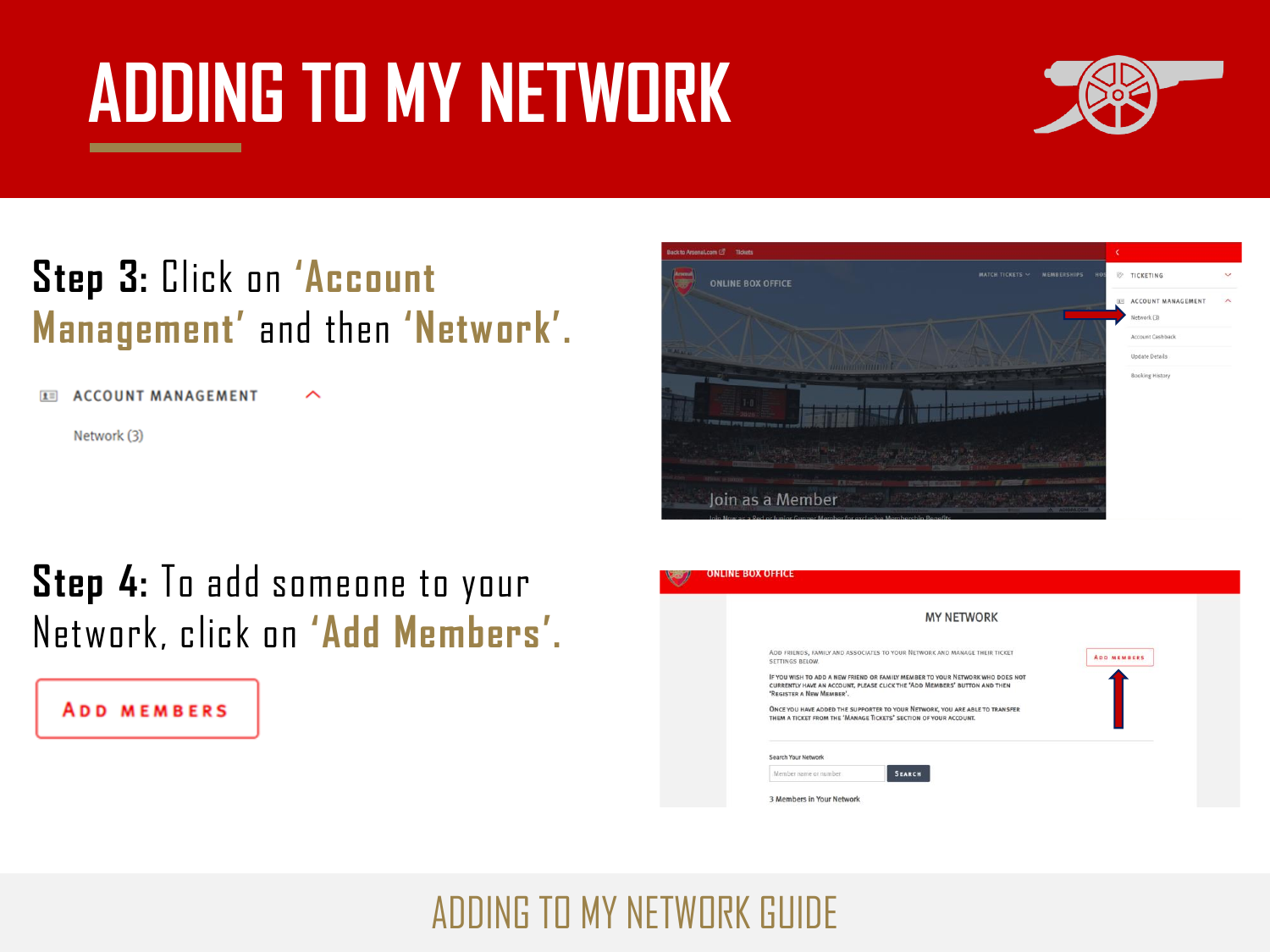

#### **Step 5:** Type in the **Membership Number** and **Surname** of the Member wishing to be added to the Network.





#### **Step 6:** If the supporter does not have an account, click on **'Register a New Member'**.

**2** Register a New Member



#### ADDING TO MY NETWORK GUIDE

 $\checkmark$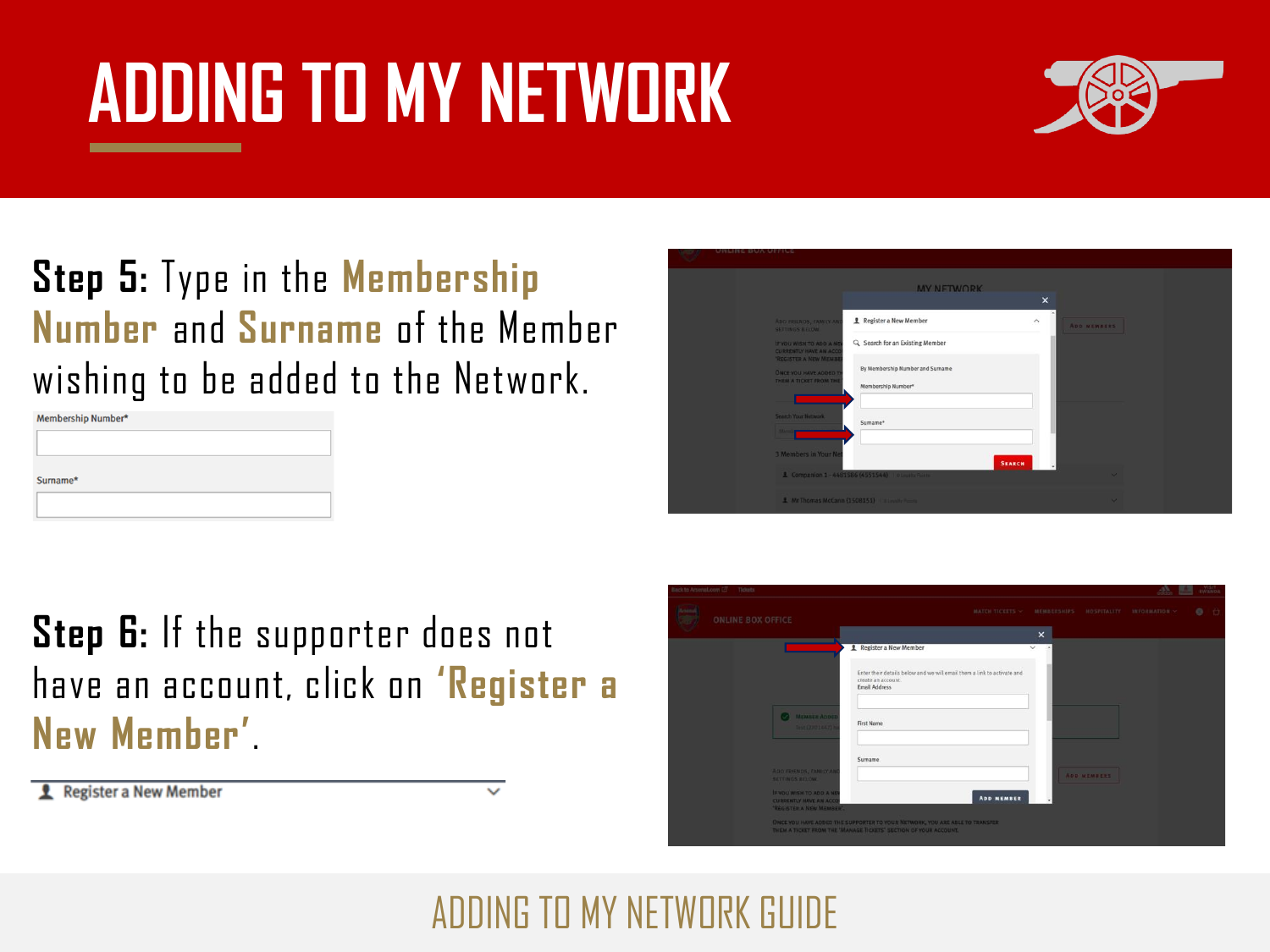

#### **Step 7:** Once the Member is found, click on **'Add Member'.**

**ADD MEMBER** 

**Step 8:** You should see a confirmation page, which shows the **'Member Added'** messaging.

**MEMBER ADDED** 



|                                 | <b>ONLINE BOX OFFICE</b>                                                                                                                                                                                                                                                                                                                  |
|---------------------------------|-------------------------------------------------------------------------------------------------------------------------------------------------------------------------------------------------------------------------------------------------------------------------------------------------------------------------------------------|
|                                 | <b>MY NETWORK</b>                                                                                                                                                                                                                                                                                                                         |
|                                 | <b>MEMBER ADDED</b><br>$\sim$<br>Test (2701447) has been added to your network.                                                                                                                                                                                                                                                           |
|                                 | ADD FRIENDS, FAMILY AND ASSOCIATES TO YOUR NETWORK AND MANAGE THEIR TICKET<br><b>ADD MEMBERS</b><br>SETTINGS RELOW.                                                                                                                                                                                                                       |
|                                 | IF YOU WISH TO ADD A NEW FRIEND OR FAMILY MEMBER TO YOUR NETWORK WHO DOES NOT<br>CURRENTLY HAVE AN ACCOUNT, PLEASE CLICK THE 'ADD MEMBERS' BUTTON AND THEN<br>'REGISTER A NEW MEMBER'.<br>ONCE YOU HAVE ADDED THE SUPPORTER TO YOUR NETWORK, YOU ARE ABLE TO TRANSFER<br>THEM A TICKET FROM THE 'MANAGE TICKETS' SECTION OF YOUR ACCOUNT. |
| c//www.eticketing.co.uk/anenal/ | Search Your Network<br><b>SEARCH</b><br>Member name or number                                                                                                                                                                                                                                                                             |

#### ADDING TO MY NETWORK GUIDE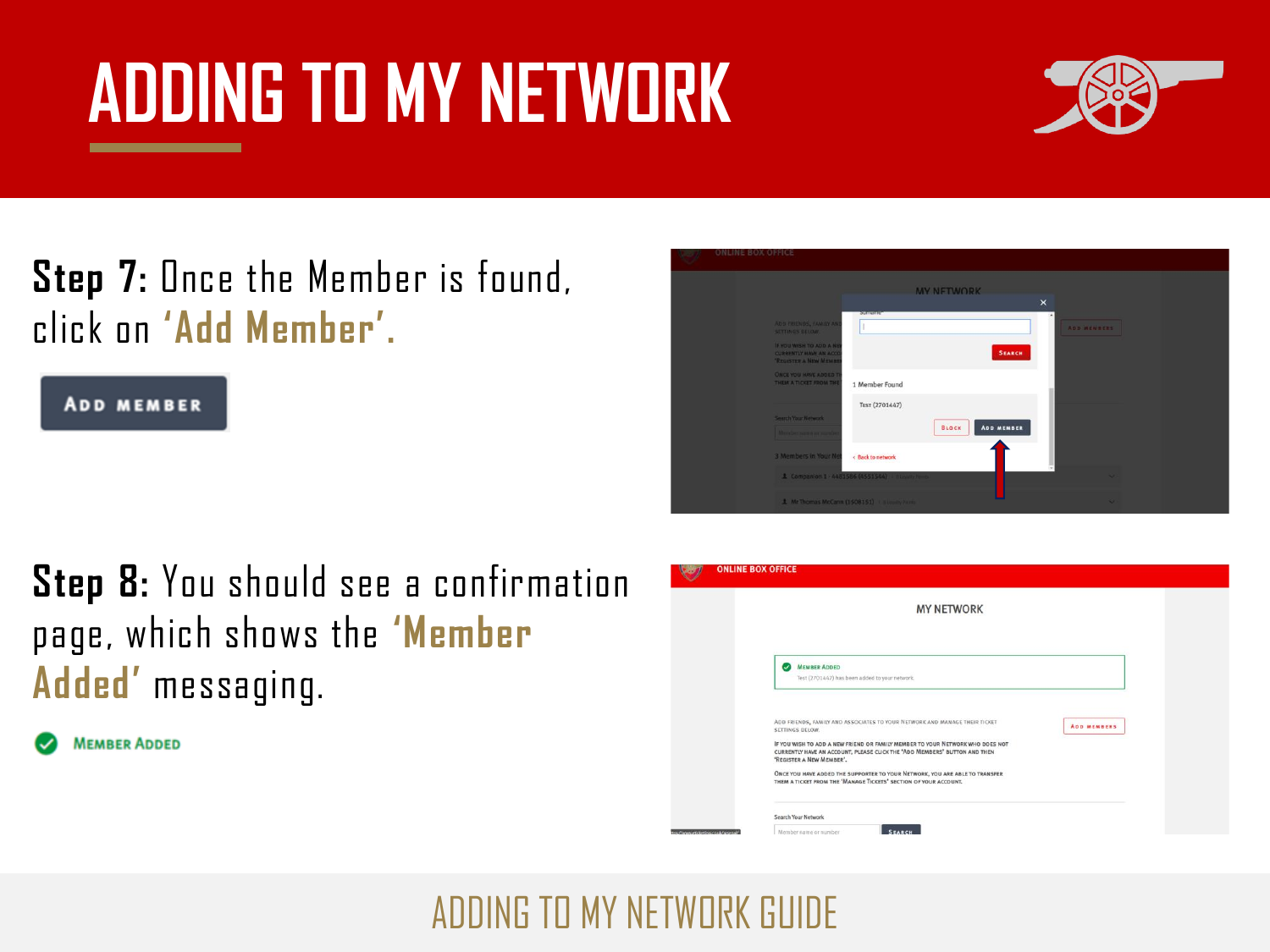

### **My Network Levels:**

Assigned (Level 1): Gives the Member the privilege to allow you to purchase tickets with, or on the behalf of, someone in your Network.

**Managed (Level 2):** Gives the Member the privilege to allow you to manage the tickets or someone in your network (e.g., Renew their Season Ticket, purchase a reserved seat on their account, post their seat on Ticket Exchange and Ticket Transfer)

#### MY NETWIJRK LEVELS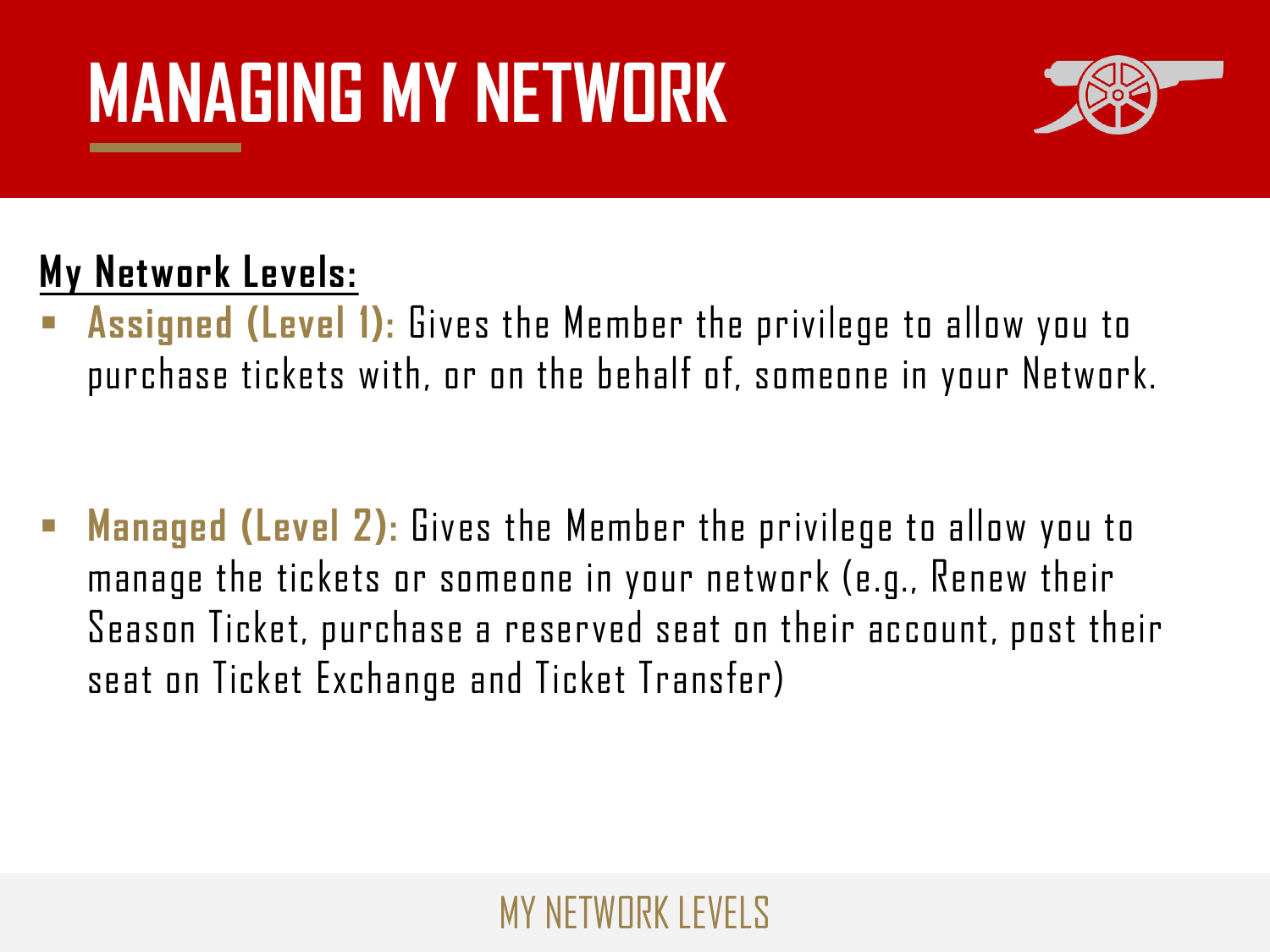

**Step 1:** If you're not already logged in, visit **[www.eticketing.co.uk/arsenal](http://www.eticketing.co.uk/arsenal)** and **Log In** to your account using the button in the top right-hand side of the screen.

**Step 2:** Then, click the head and shoulders icon again to access account information and click on **'View Account Menu'.**

**VIEW ACCOUNT MENU** 



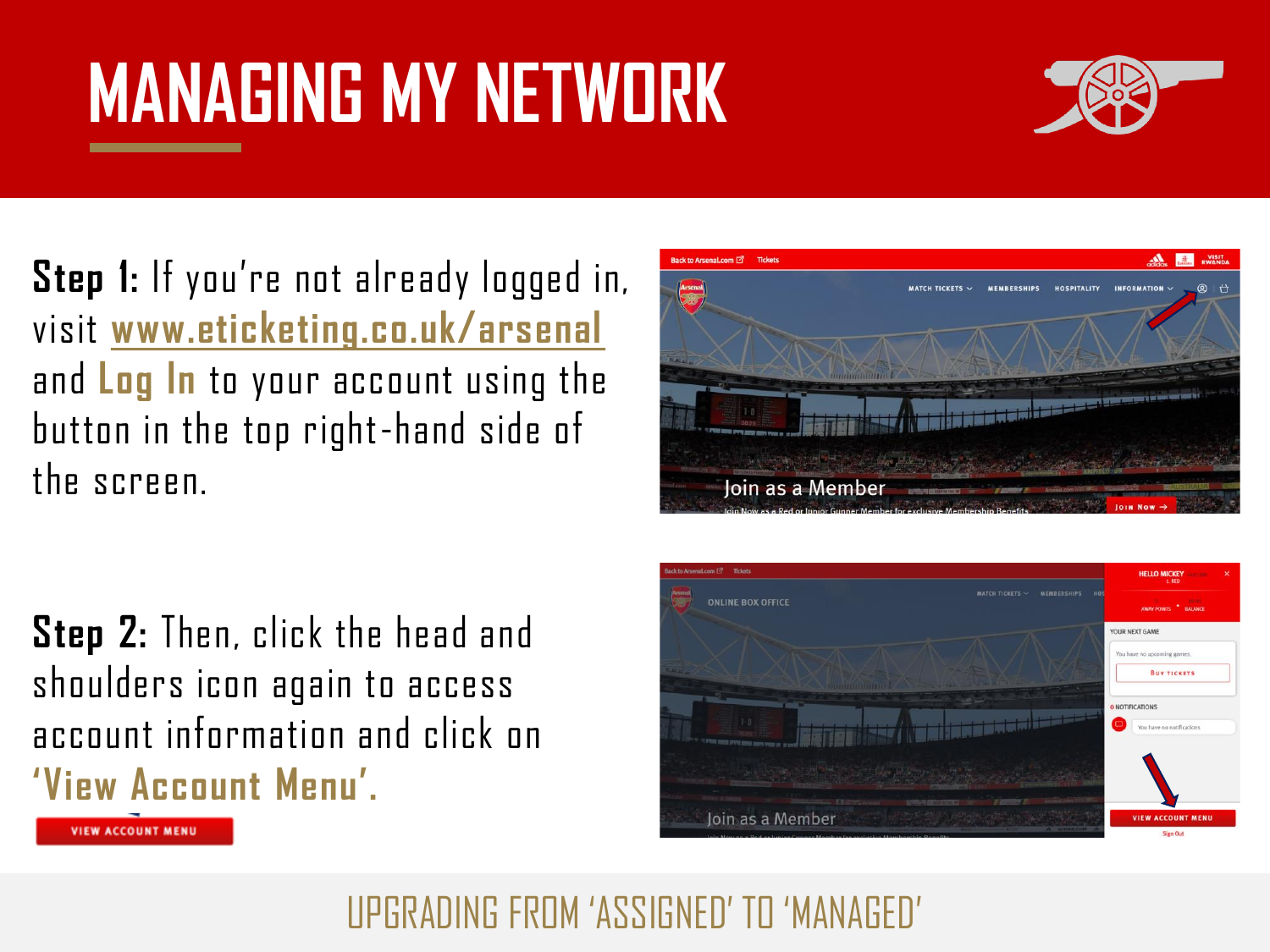

#### **Step 3:** Next, click on **'Account Management'** and then **'Network'.**

**ACCOUNT MANAGEMENT** 

Network (8)

**Step 4:** Once a supporter has already been added to your Network, they will appear in this **'My Network'** section of your account.



| <b>MY NETWORK</b>                                                                                                                                                                                                                                                                                                                                                                                                                                                |  |  |
|------------------------------------------------------------------------------------------------------------------------------------------------------------------------------------------------------------------------------------------------------------------------------------------------------------------------------------------------------------------------------------------------------------------------------------------------------------------|--|--|
| ADD FRIENDS, FAMILY AND ASSOCIATES TO YOUR NETWORK AND MANAGE THEIR TICKET<br><b>ADD MEMBERS</b><br>SETTINGS BELOW.<br>IF YOU WISH TO ADD A NEW FRIEND OR FAMILY MEMBER TO YOUR NETWORK WHO DOES NOT<br>CURRENTLY HAVE AN ACCOUNT, PLEASE CLICK THE 'ADD MEMBERS' BUTTON AND THEN<br>'REGISTER A NEW MEMBER'.<br>ONCE YOU HAVE ADDED THE SUPPORTER TO YOUR NETWORK, YOU ARE ABLE TO TRANSFER<br>THEM A TICKET FROM THE 'MANAGE TICKETS' SECTION OF YOUR ACCOUNT. |  |  |
| Search Your Network<br><b>SEARCH</b><br>Member name or number<br>5 Members in Your Network                                                                                                                                                                                                                                                                                                                                                                       |  |  |
| Test Account (4596199)   O Lovalty Points<br>$\checkmark$                                                                                                                                                                                                                                                                                                                                                                                                        |  |  |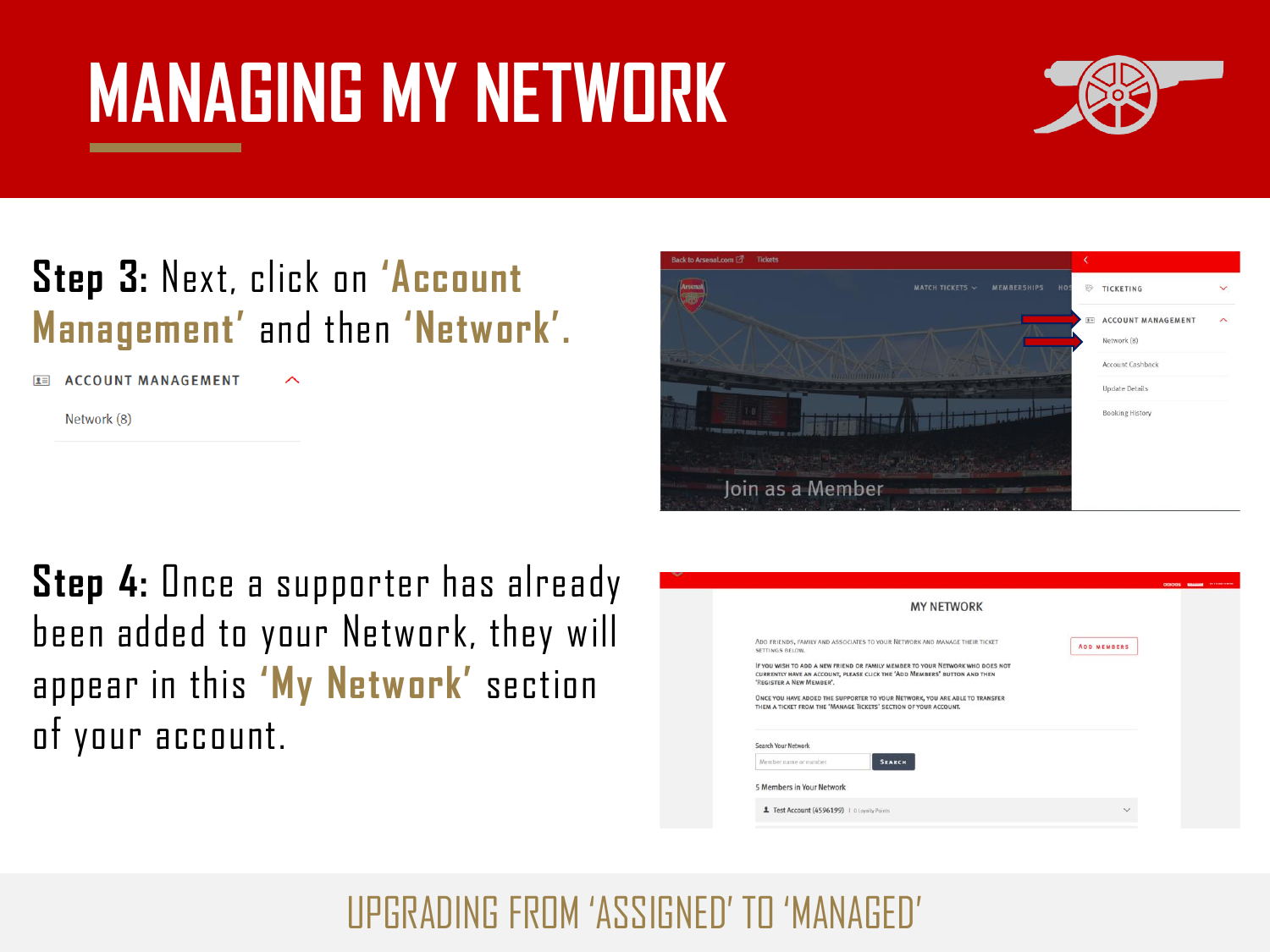

**Step 5:** Click on the supporter's name to expand and view the option to upgrade the rights to **'Manage'** the account.

Note: You will also be able to amend the right that the supporter has to your account.

**Step 6:** To upgrade the supporter, click on **'I can MANAGE tickets for'**  and then **'Send Request'.**

**Lcan MANAGE tickets for** 

**SEND REQUEST** 



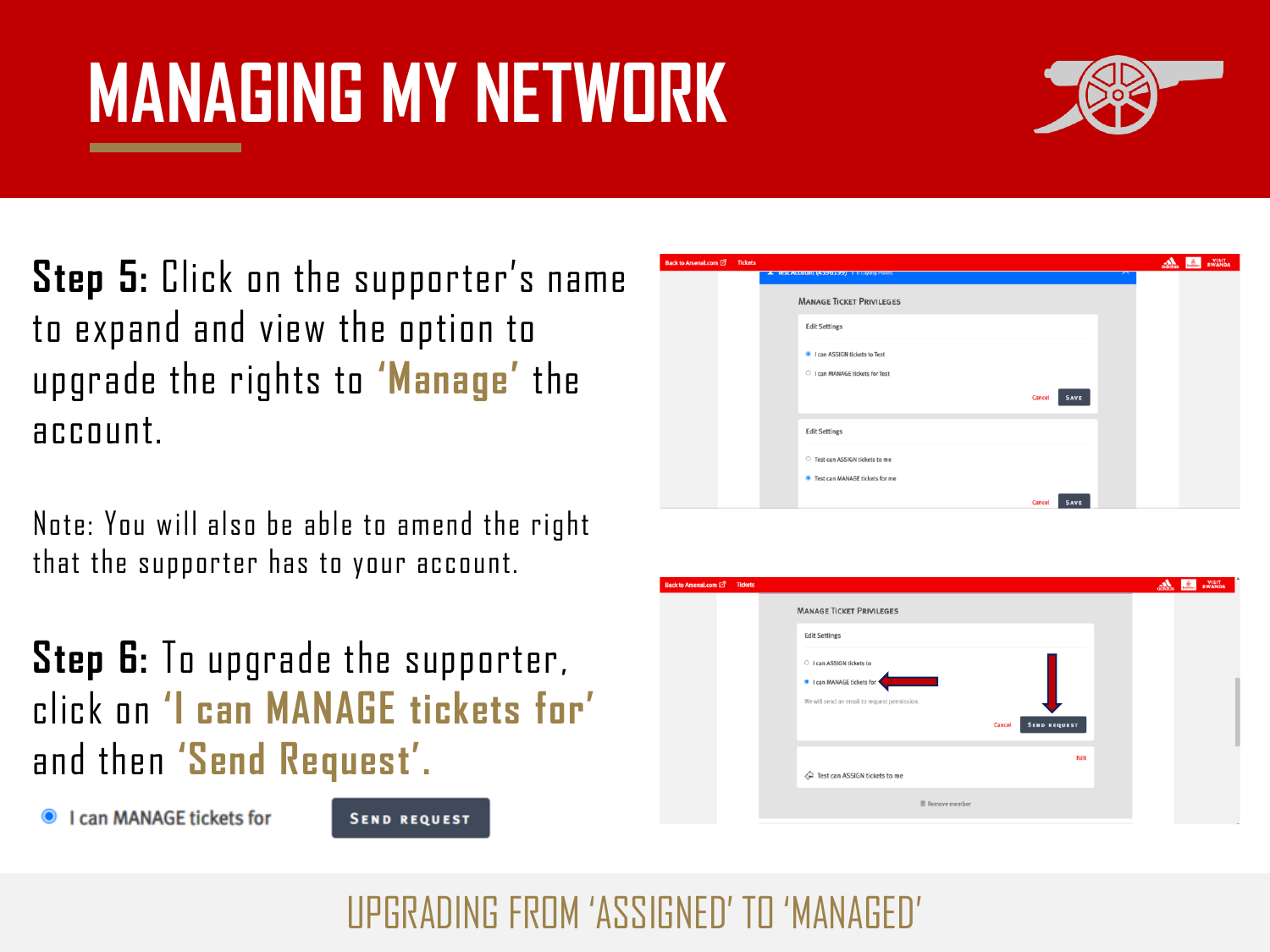

**Step 7:** An email will then be sent to the registered email address on the supporter's account for them to accept this request.

| to Arsenal.com <sup>7</sup> | <b>Tickets</b> |                                                                                                                   | <b>VISIT</b><br>RWANDA |
|-----------------------------|----------------|-------------------------------------------------------------------------------------------------------------------|------------------------|
|                             |                | <b>MANAGE TICKET PRIVILEGES</b>                                                                                   |                        |
|                             |                | Me<br>I can ASSIGN tickets to Test                                                                                |                        |
|                             |                | <b>REQUEST SENT</b><br>$\omega$<br>An email has been sent to request permission.<br>Resend request Cancel request |                        |
|                             |                | Edit                                                                                                              |                        |
|                             |                | Fest can ASSIGN tickets to me                                                                                     |                        |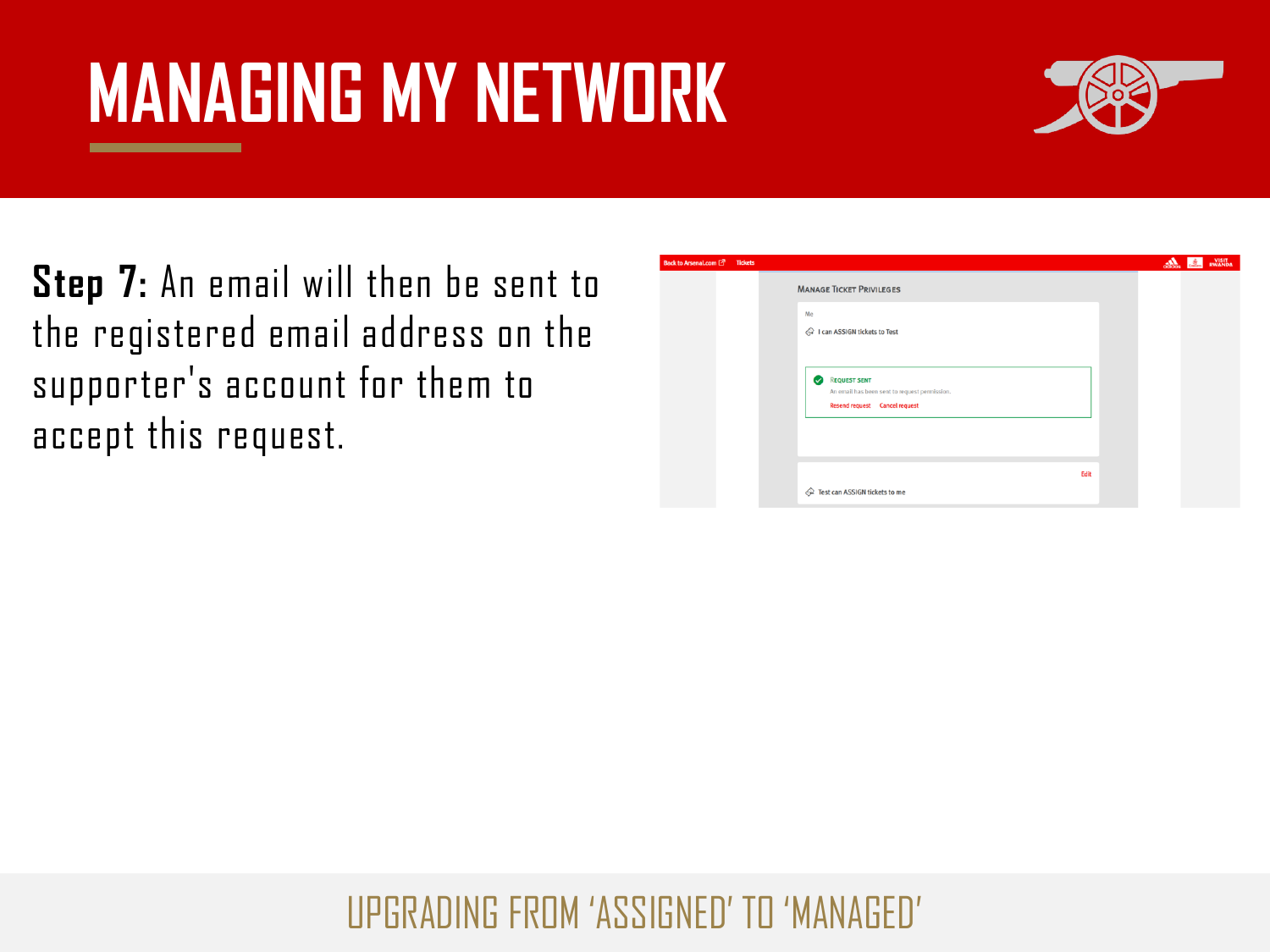## **REMOVING FROM MY NETWORK**



**Step 1:** To access your network, visit **[www.eticketing.co.uk/arsenal](http://www.eticketing.co.uk/arsenal)** and **Log In** to your account using the button in the top right-hand side of the screen. @

**Step 2:** Then, click the head and shoulders icon again to access account information and click on **'View Account Menu'.**





**VIEW ACCOUNT MENU** 

#### REMOVING FROM MY NETWORK GUIDE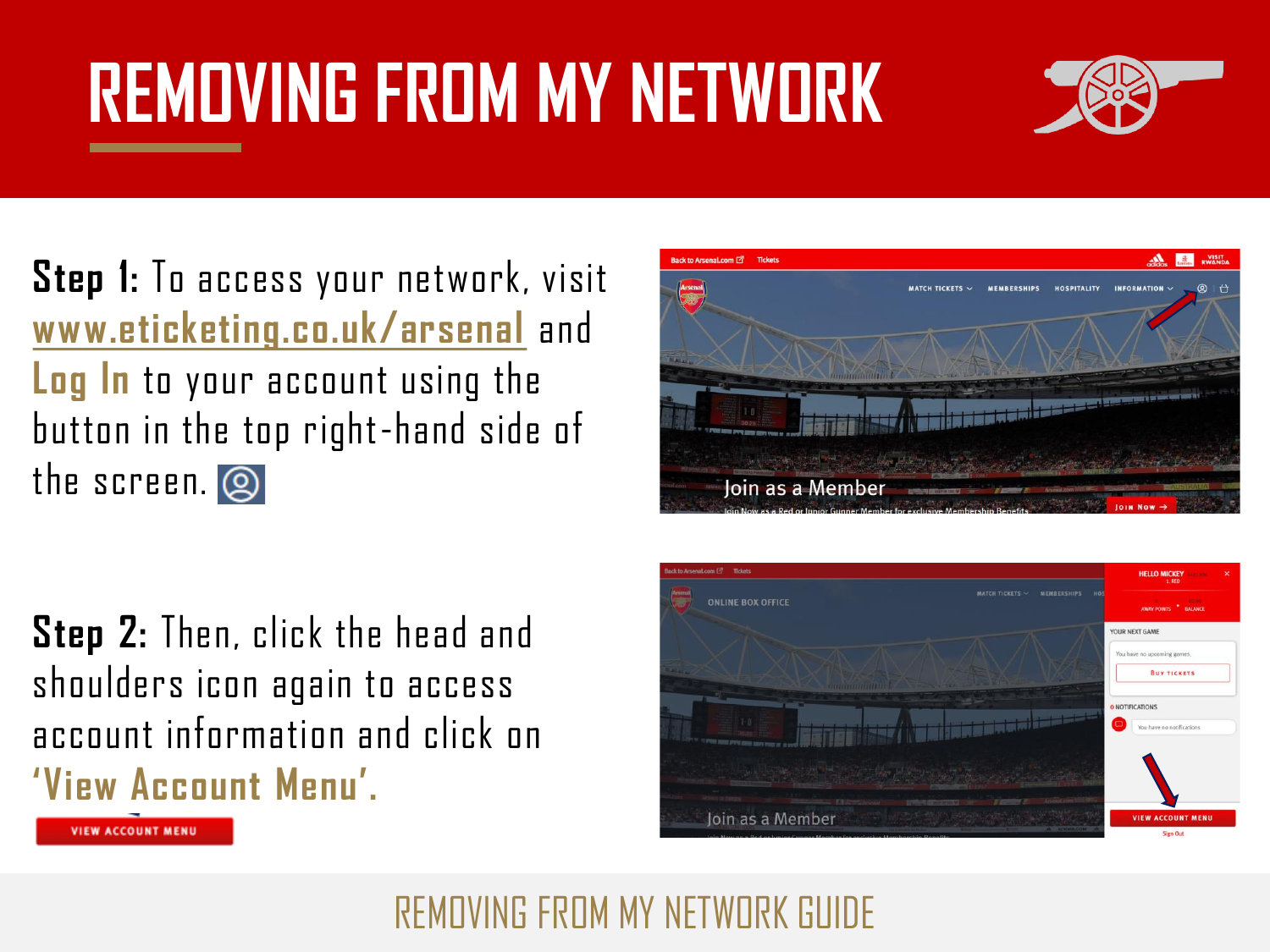### **REMOVING FROM MY NETWORK**



#### **Step 3:** Click on **'Account Management'** and then **'Network'.**

ㅅ

**ACCOUNT MANAGEMENT** 

Network (3)

**Step 4:** To remove a supporter from the Network, just click on the name of the person within the network and then **'Remove Member'.**

**面 Remove member** 



| ack to Arsenal.com | <b>Tickets</b>            |                                                      |      |              |
|--------------------|---------------------------|------------------------------------------------------|------|--------------|
|                    | 5 Members in Your Network |                                                      |      |              |
|                    |                           | Test Account (4596199)   0 Loyalty Points            |      | $\sim$       |
|                    |                           | <b>MANAGE TICKET PRIVILEGES</b>                      |      |              |
|                    |                           | Me<br>← I can MANAGE tickets for Test                | Edit |              |
|                    |                           | Test<br>Test can ASSIGN tickets to me                | Edit |              |
|                    |                           | 直 Remove member                                      |      |              |
|                    |                           | L Companion 1 - 4481586 (4551544)   O Loyalty Points |      | $\checkmark$ |
|                    |                           | Mr Thomas McCann (1508151)   Structure Delayer       |      |              |

#### REMOVING FROM MY NETWORK GUIDE